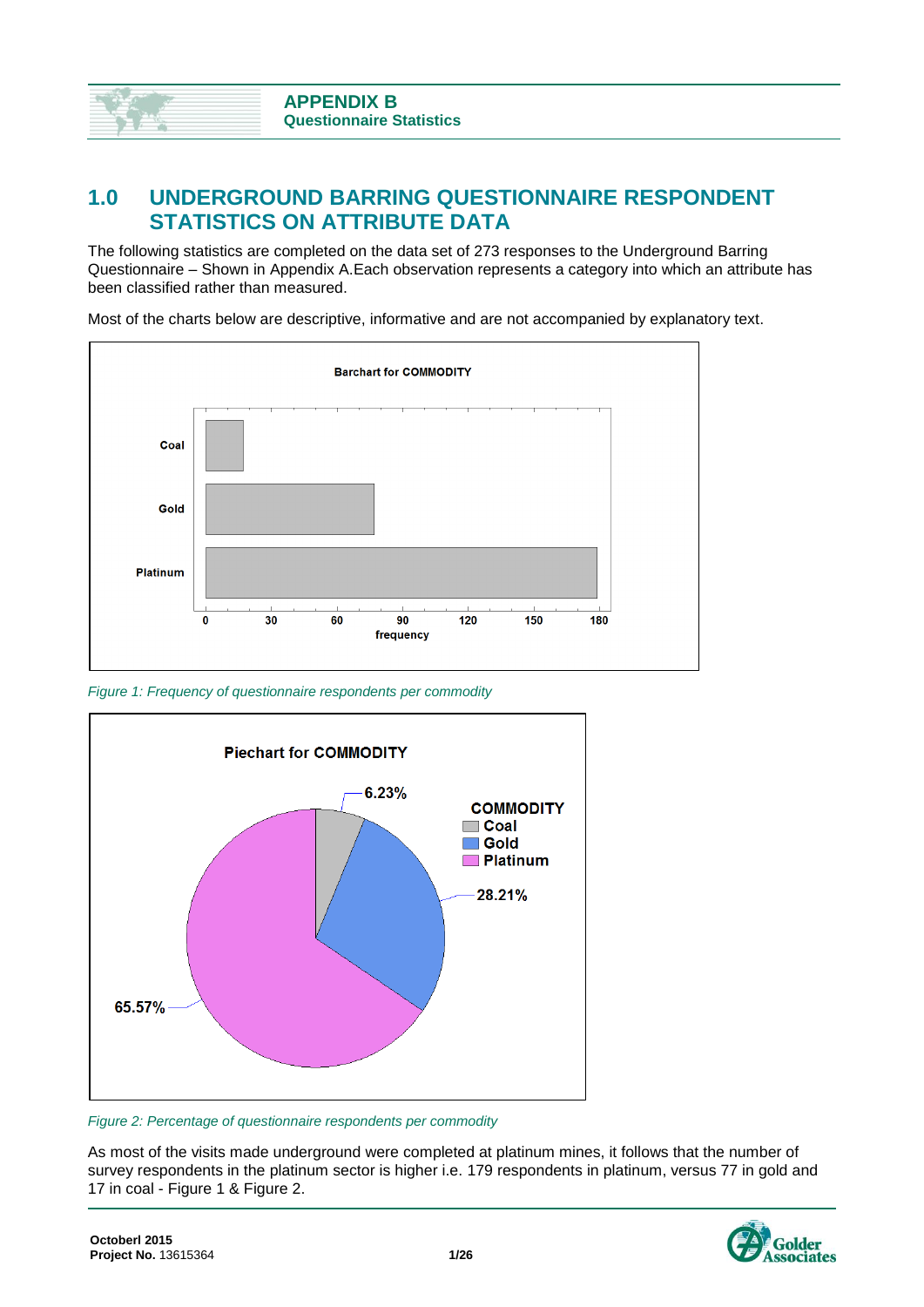



<span id="page-1-0"></span>*Figure 3: Type of Mine Excavations visited where respondents were observed and surveyed*

The stoping environments [\(Figure 3\)](#page-1-0) were most visited as this is where FOG gravity accidents, historically, occurred the most.



### <span id="page-1-1"></span>*Figure 4: Frequency of Excavation height of working places visited*

As 171 respondents were observed and questioned in-stope, it corresponds that most of the stopes had a height of below 2m [\(Figure 4\)](#page-1-1).

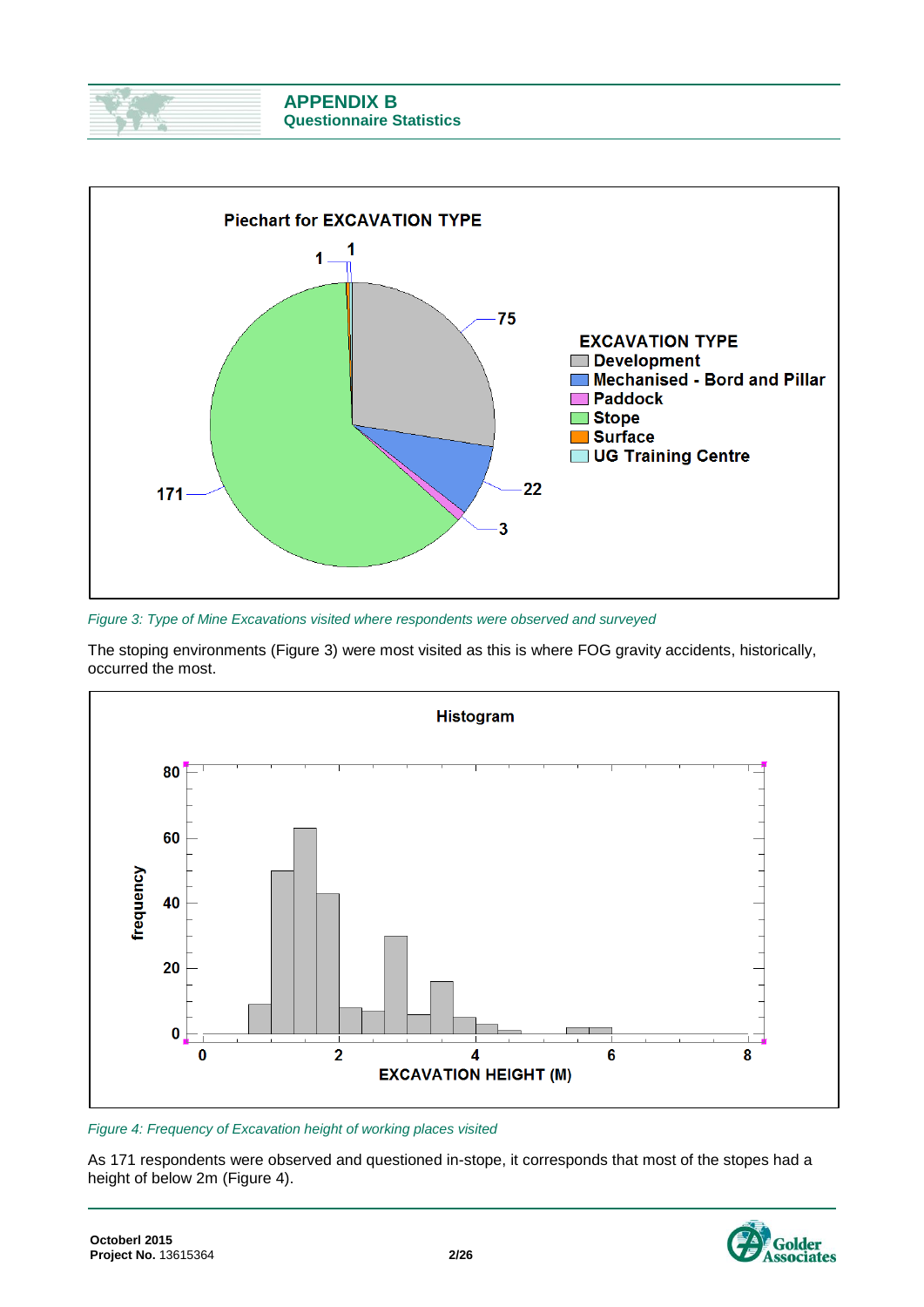



<span id="page-2-0"></span>*Figure 5: Frequency of respondents per Mining House and Mine/ Shaft Classification*

[Figure 5](#page-2-0) shows that the most survey respondents are from Mining House B – Shaft 9 as per the classification system for the study - platinum.



<span id="page-2-1"></span>*Figure 6: Frequency of Age Category Classification of respondents by Gender*

The most barring survey respondents were found to be from the age category of between 31 to 40 years old. The smallest age group is that of 18 to 23 years old - [Figure 6.](#page-2-1) This group is mostly new mine employees and trainees interviewed at the underground training centres.

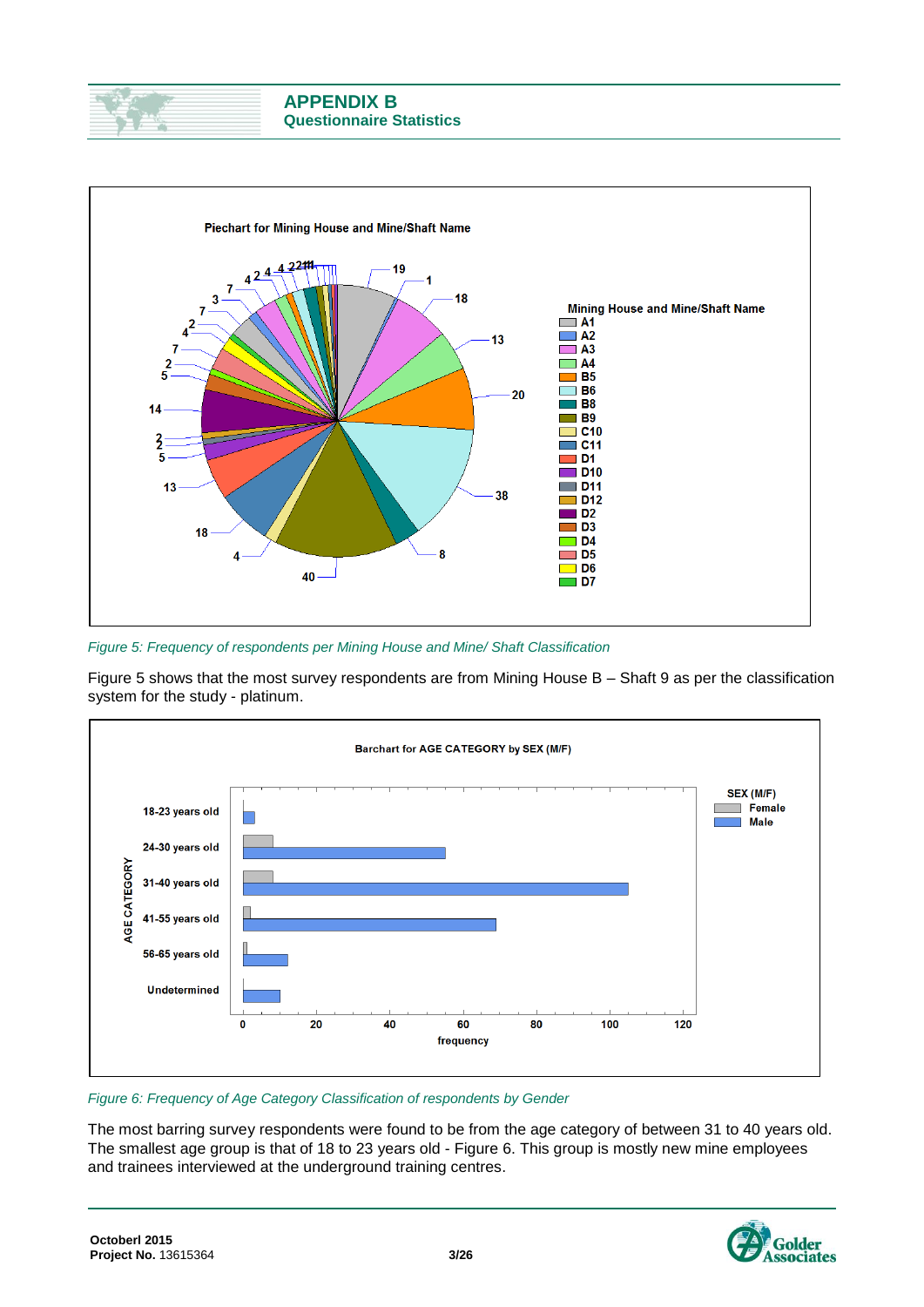



### <span id="page-3-0"></span>*Figure 7: Distributions of Occupations per Age Category*

RDO's who are between 31 to 40 years old formed the largest group of the respondents - [Figure 7.](#page-3-0)

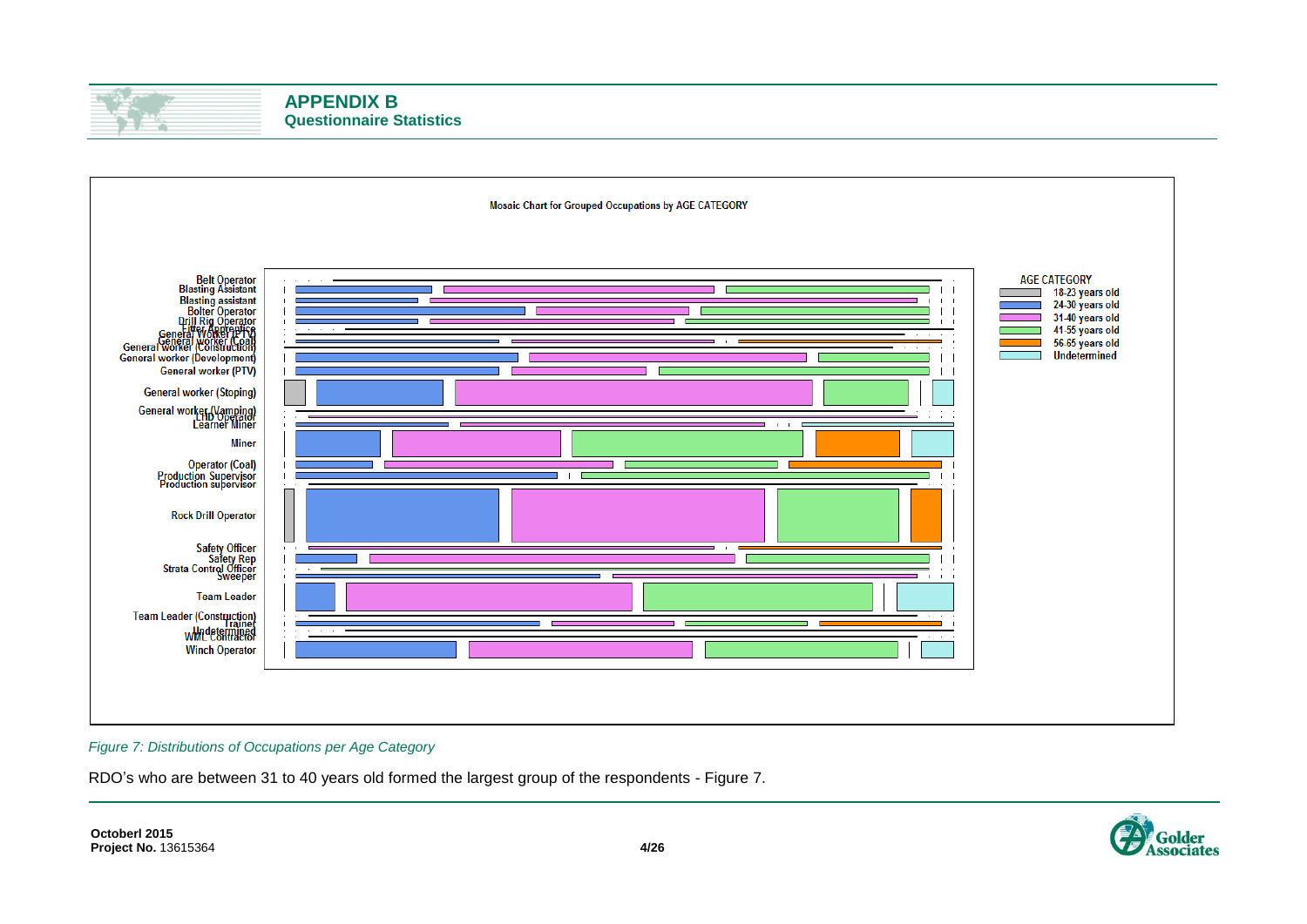



#### <span id="page-4-0"></span>*Figure 8: Frequency of occupations*

RDO's were mostly interviewed as they are on the face the most and therefore most exposed to FOG accidents either from the hangingwall or the face - [Figure 8:](#page-4-0)

ssociates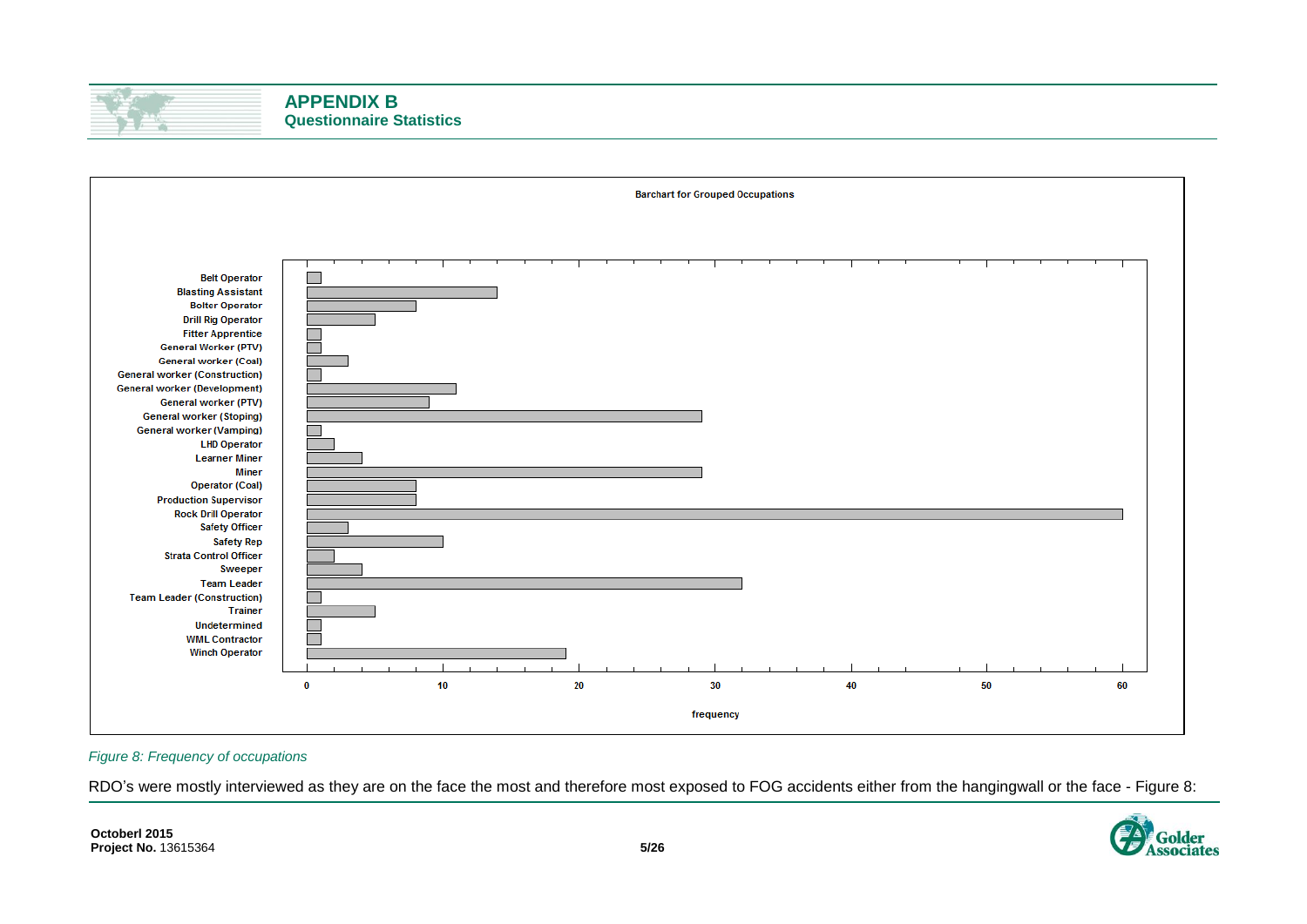



<span id="page-5-0"></span>*Figure 9: Percentage of survey respondents per Nationality*

Most respondents were South African with almost 10% being from Mozambique [\(Figure 9\)](#page-5-0).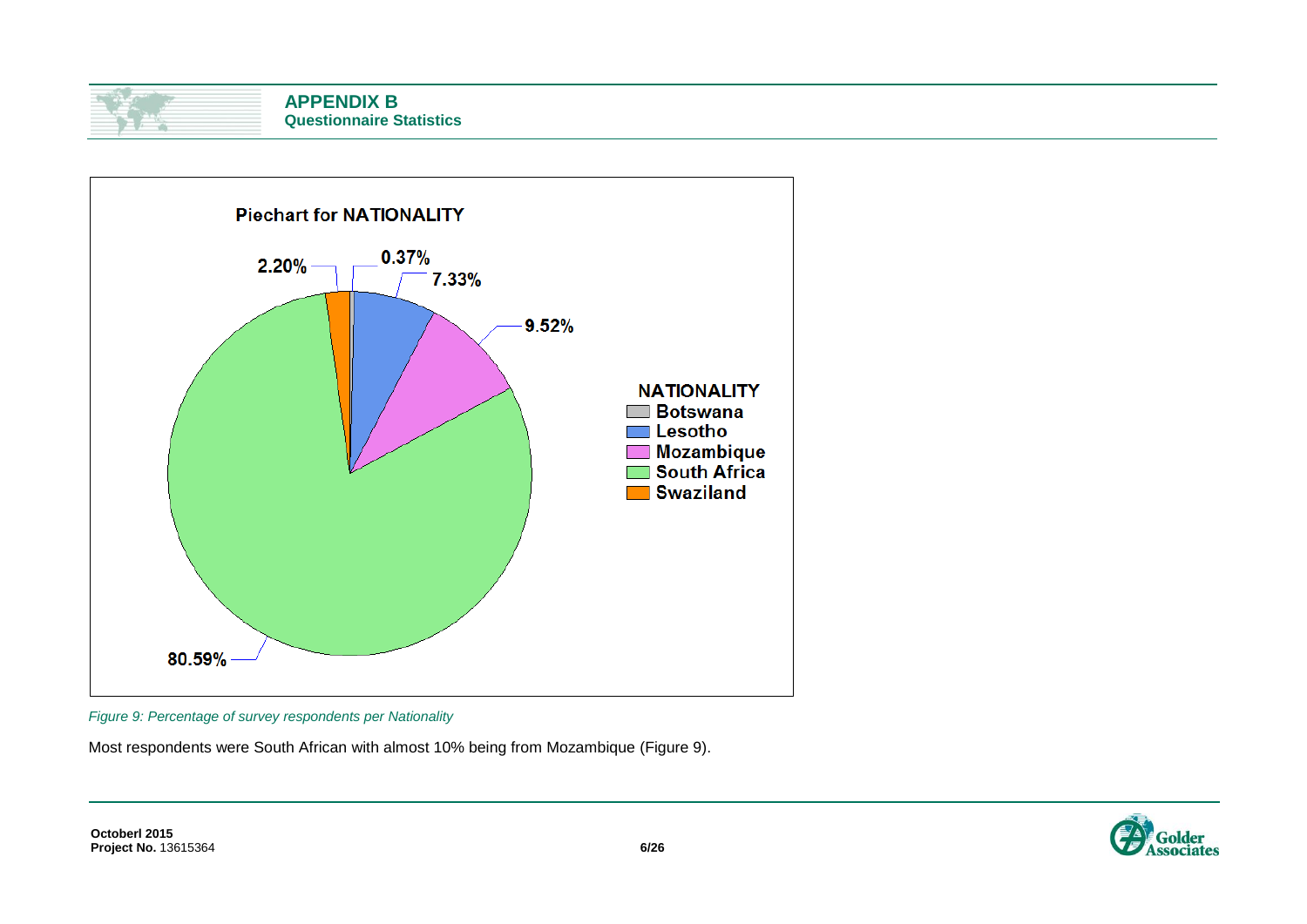

*Figure 10: Frequency of places of current residence of respondents by Nationality*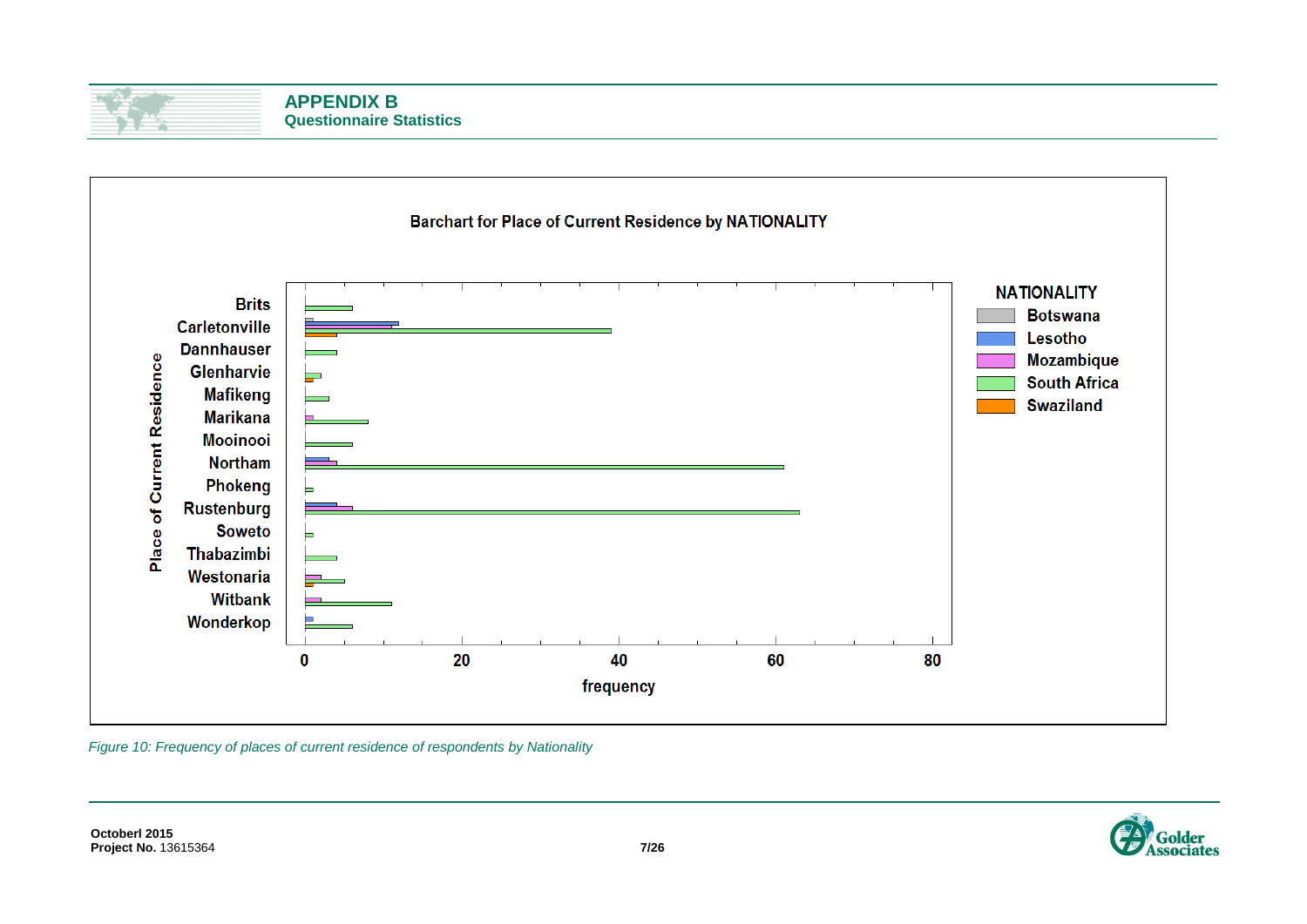



*Figure 11: Percentage of respondents that are local residents to the mining communities they work in and the percentage that are non-residents*



<span id="page-7-0"></span>*Figure 12: Percentages of respondents per Ethno-Linguistic group*

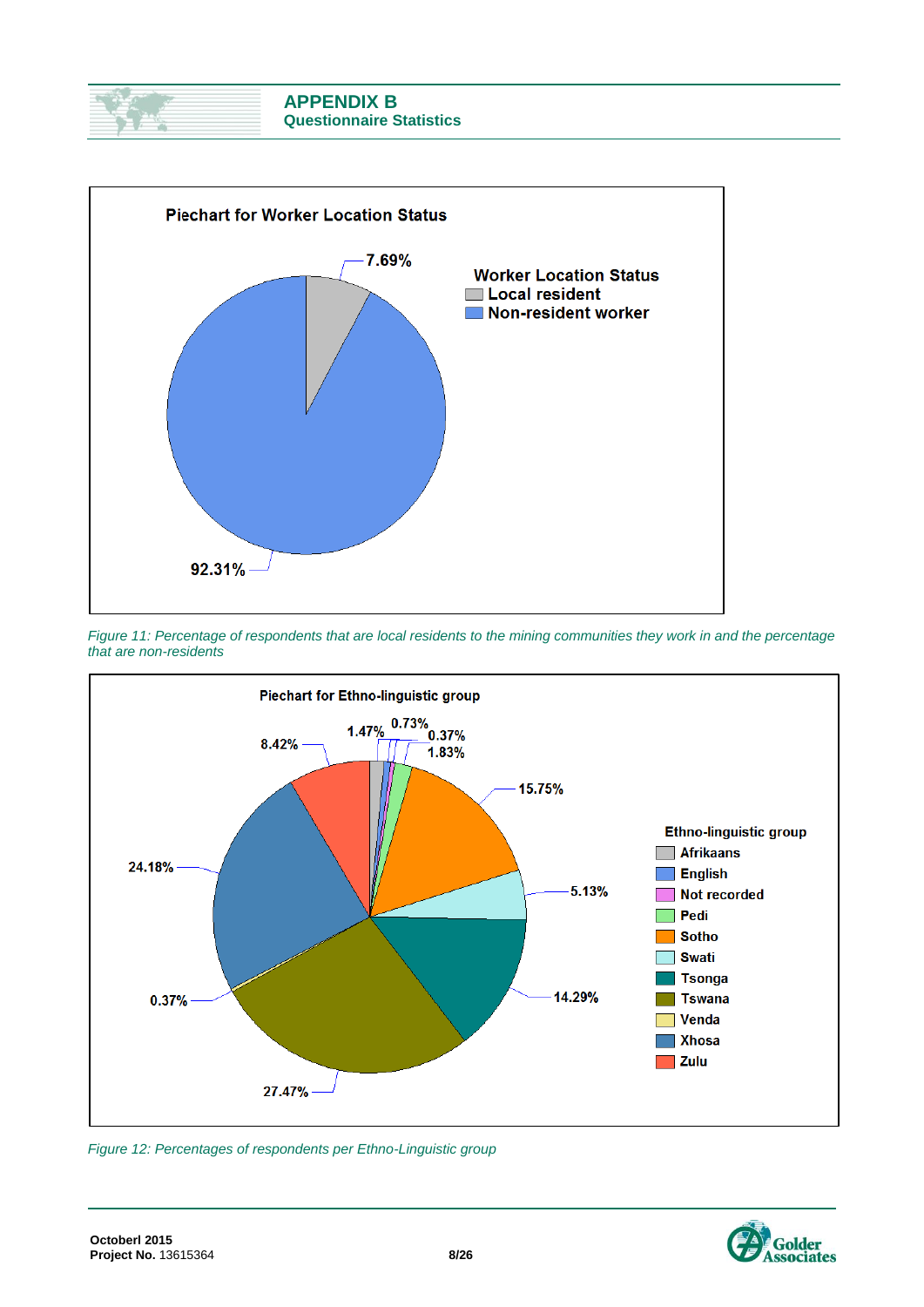

27.47% of respondents are the Tswana ethno-linguistic group - [Figure 12.](#page-7-0) This is because most of the respondents were from the platinum mining environment.

Xhosa, Sotho and Tsonga persons formed a large set of respondents as well.

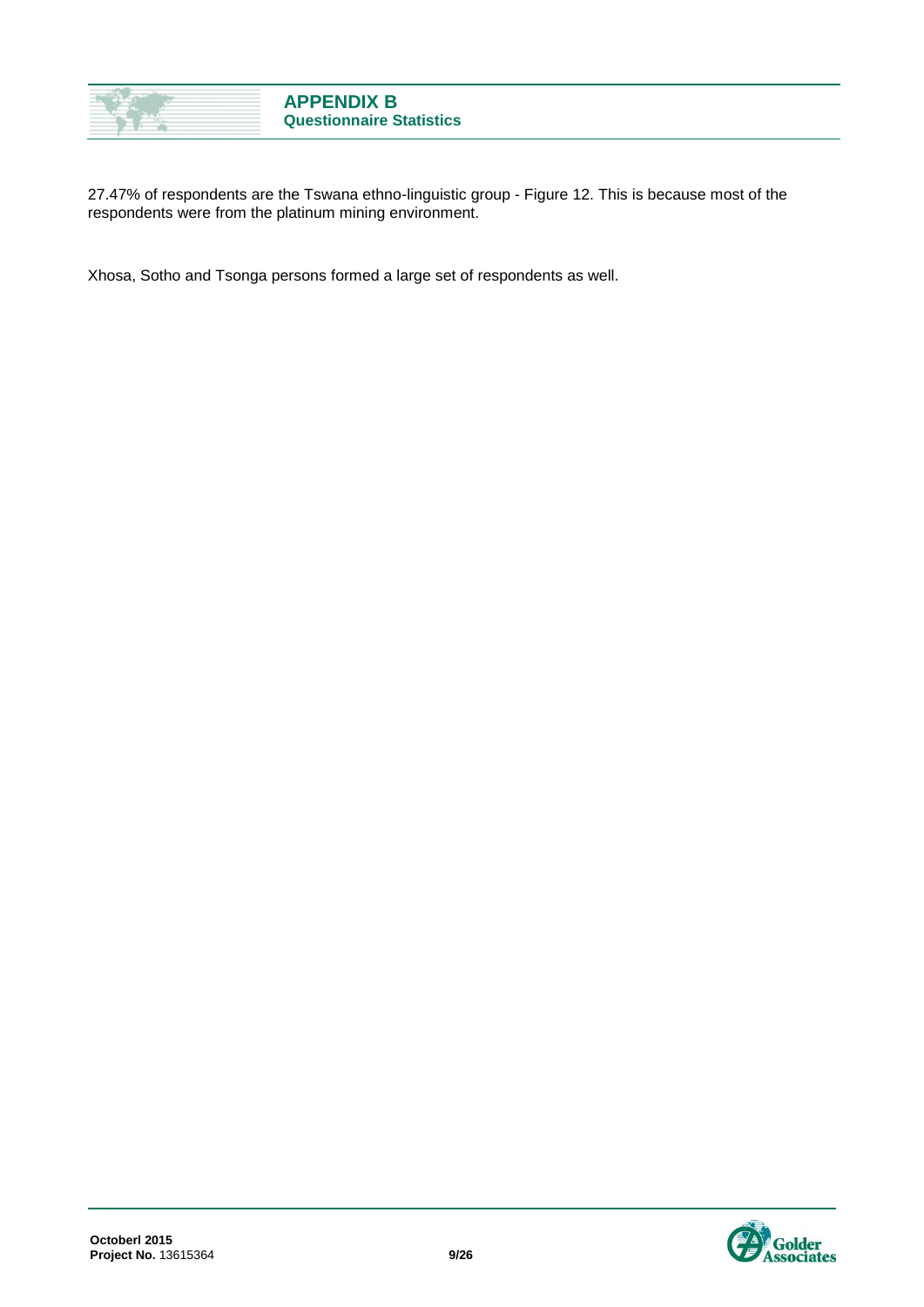| <b>APPENDIX B</b>               |
|---------------------------------|
| <b>Questionnaire Statistics</b> |



*Figure 13: Frequency of First Language spoken by respondents per commodity*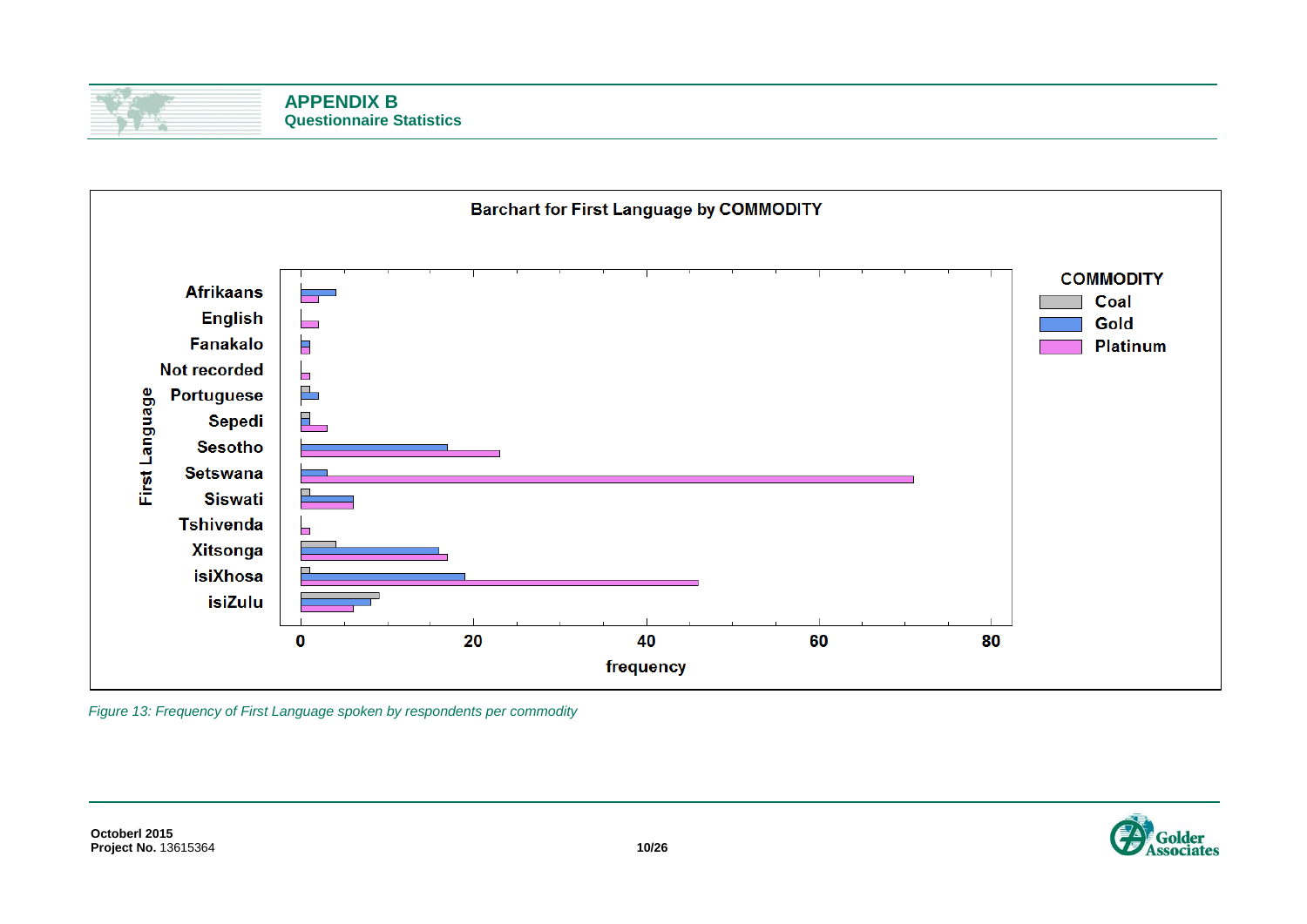

**APPENDIX B Questionnaire Statistics**



*Figure 14: Frequency of Second Language spoken by respondents per commodity*

Surprisingly, English is often listed as a Second language spoken by mining personnel. The group listed as 'Non Recorded' is largely comprised of people who did not respond to the question.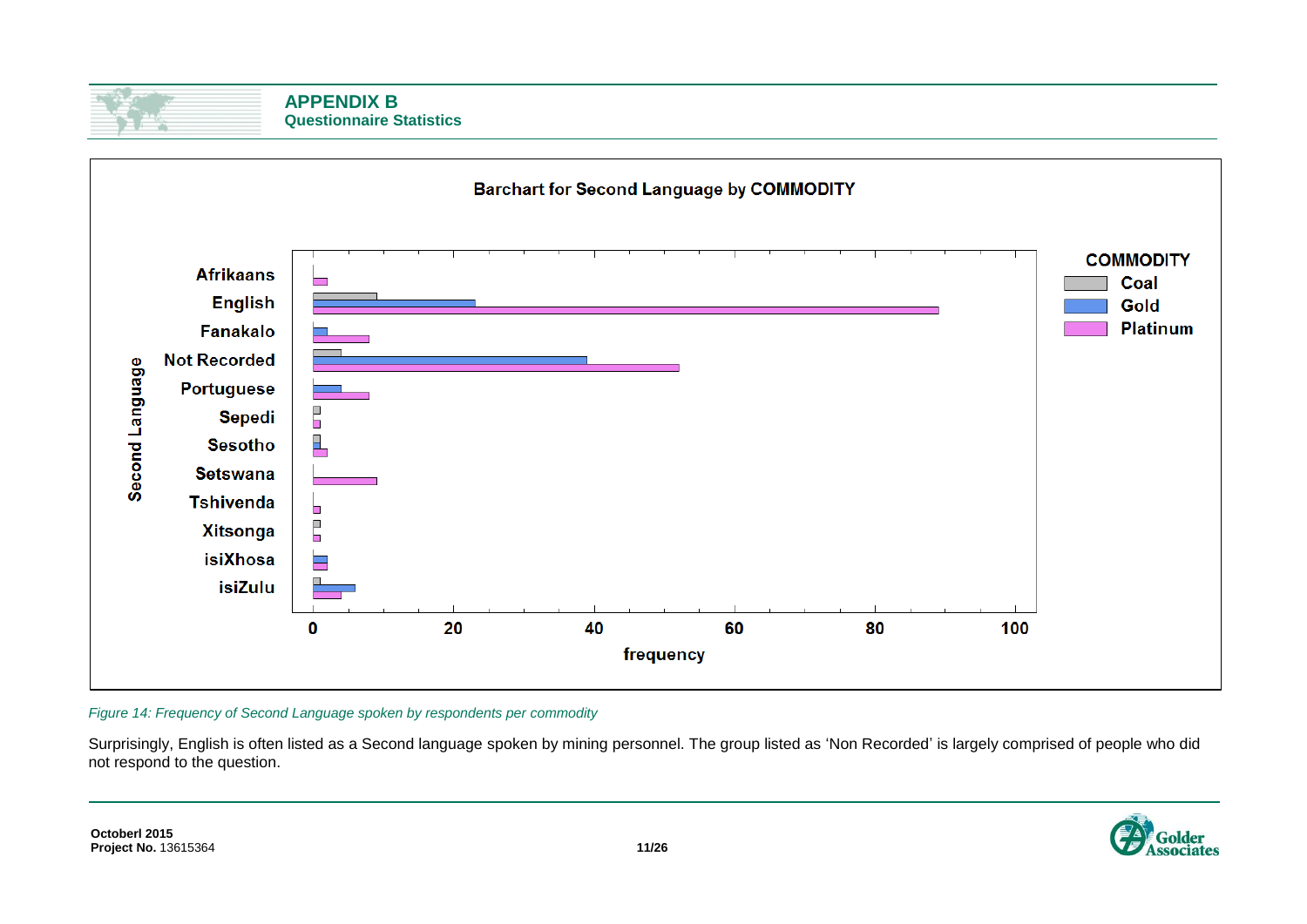



*Figure 15: Frequency of Number of dependants by marital status*

**Octoberl 2015 Project No.** 13615364 **12/26**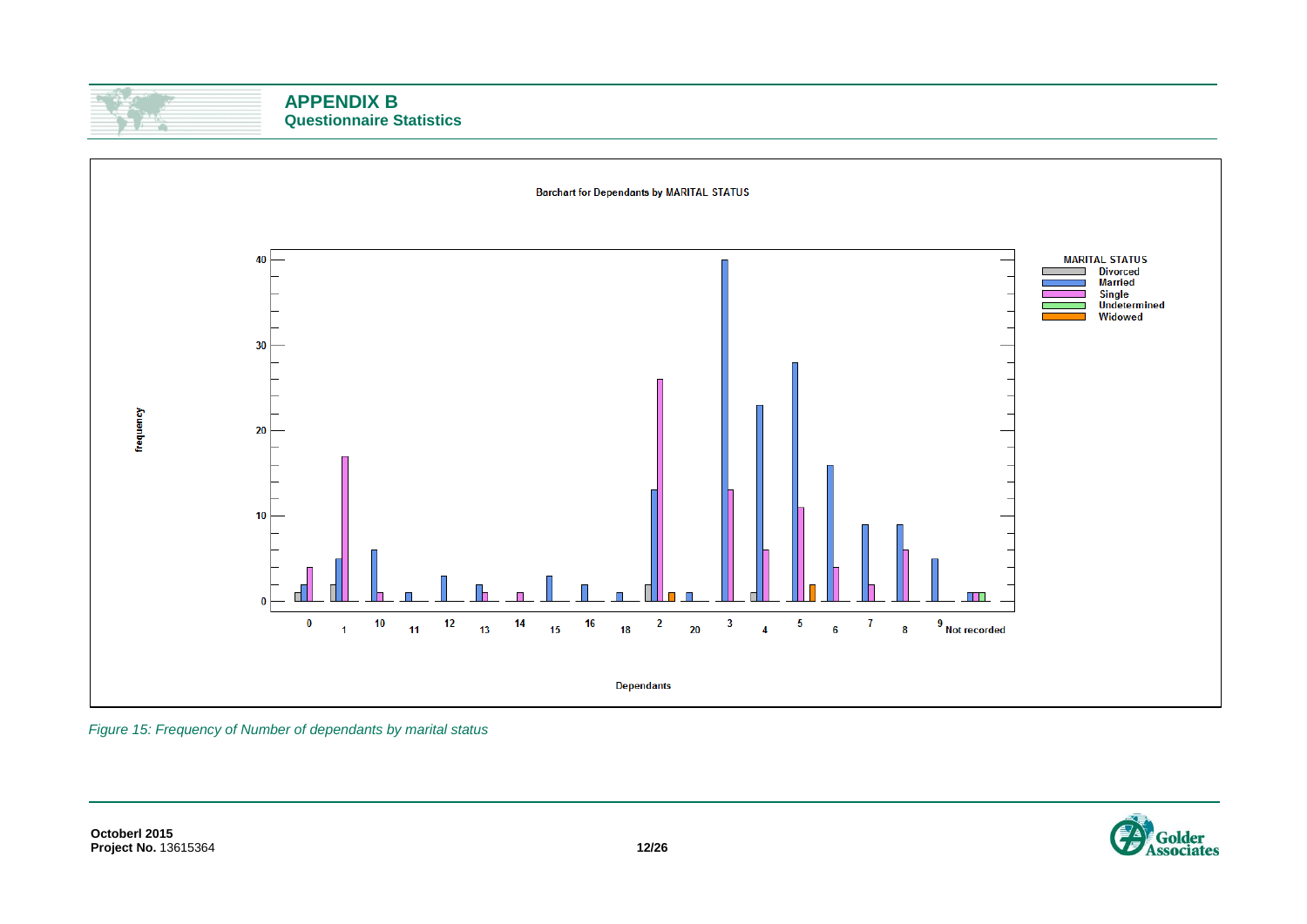



*Figure 16: Skychart of years of mining experience by age category of respondents*

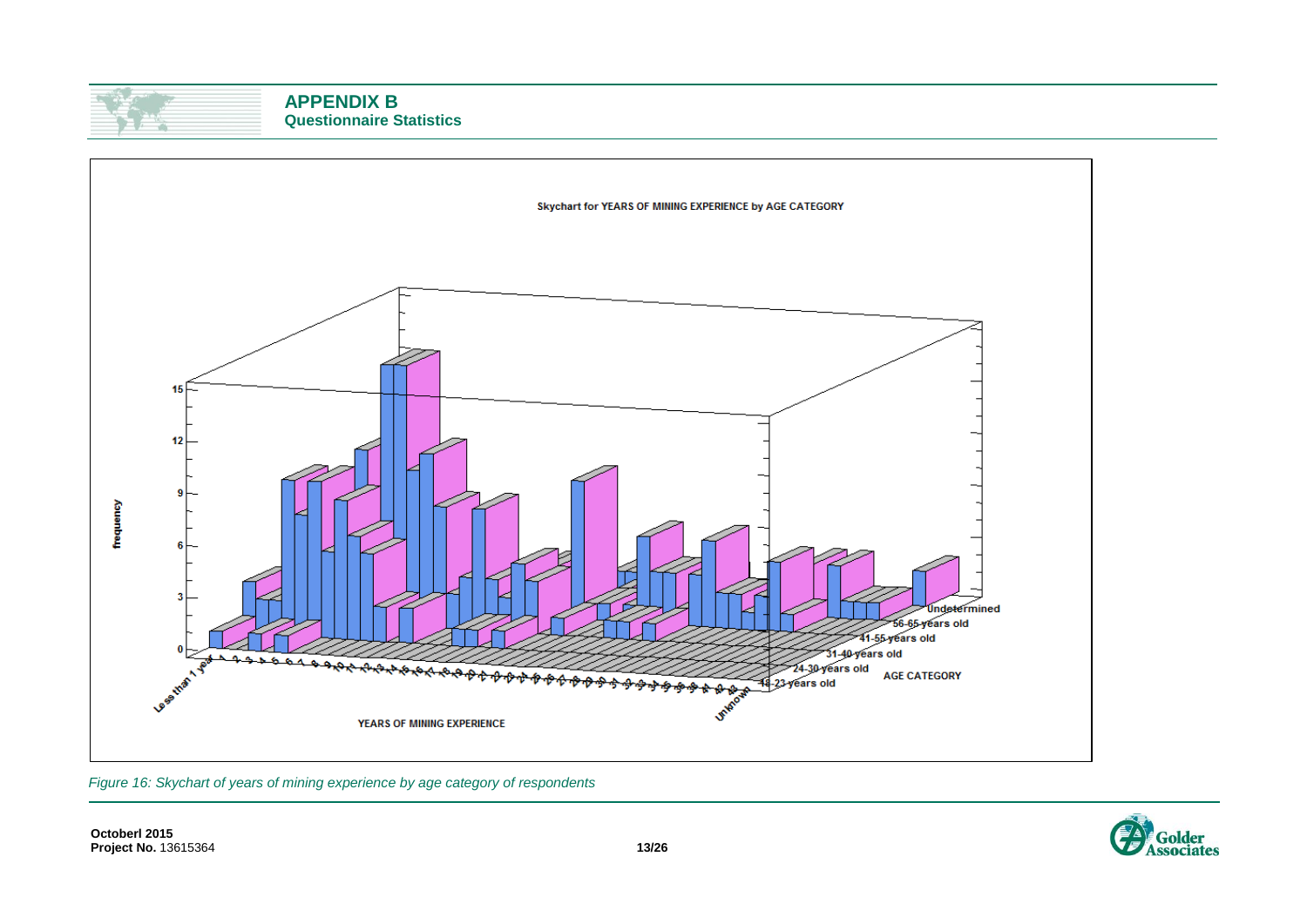| <b>APPENDIX B</b>               |
|---------------------------------|
| <b>Questionnaire Statistics</b> |



<span id="page-13-0"></span>*Figure 17: Frequency of Competency at communicating barring rules per Mining House*

The most pleasing information that can be taken from [Figure 17](#page-13-0) is that personnel at Mining Houses E, F and H appear to be the most competent at communicating their mine-specific rules of barring.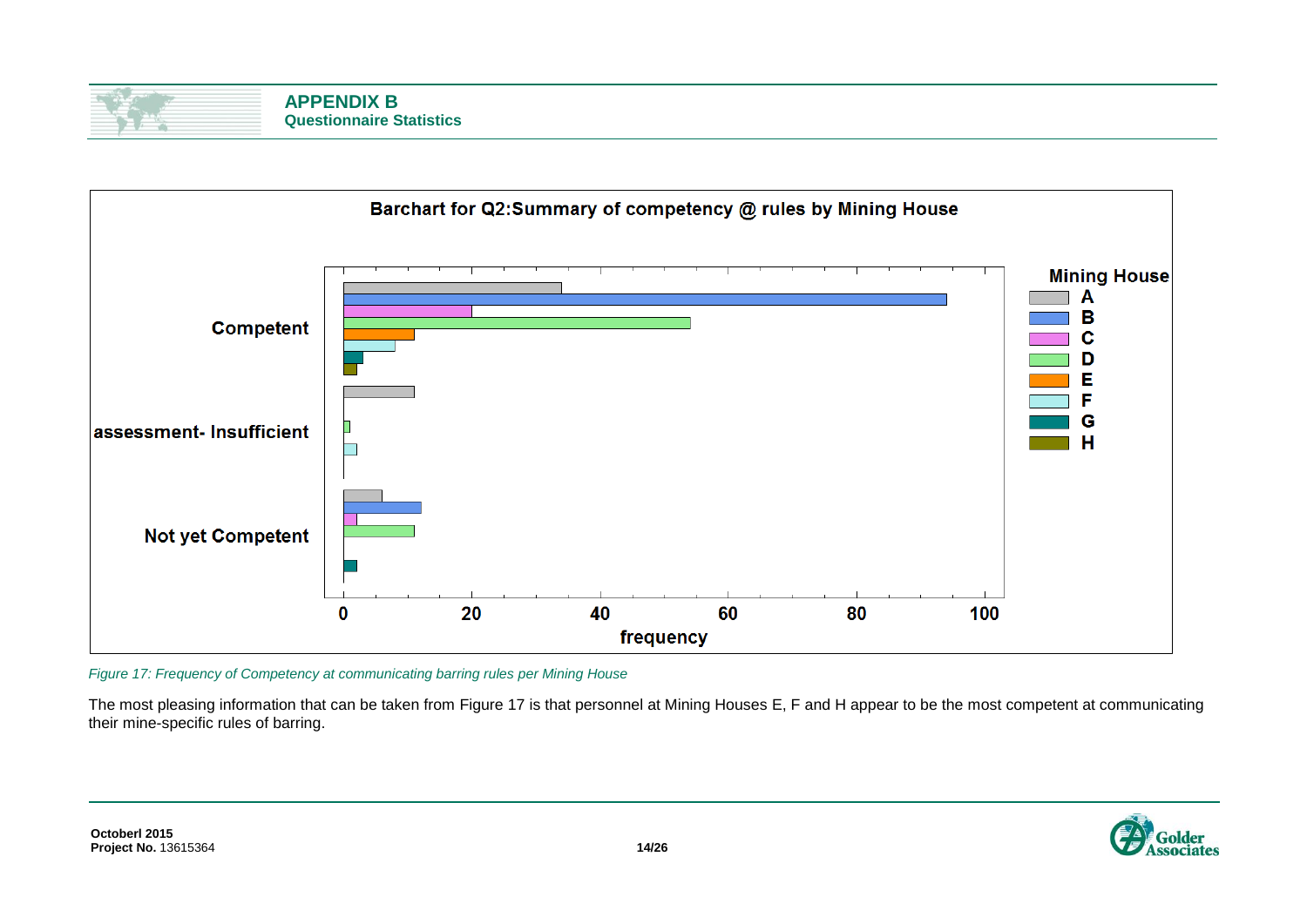| <b>APPENDIX B</b>               |
|---------------------------------|
| <b>Questionnaire Statistics</b> |



*Figure 18: Frequency of responses to the question "Do you feel safe when barring?" by Mining House*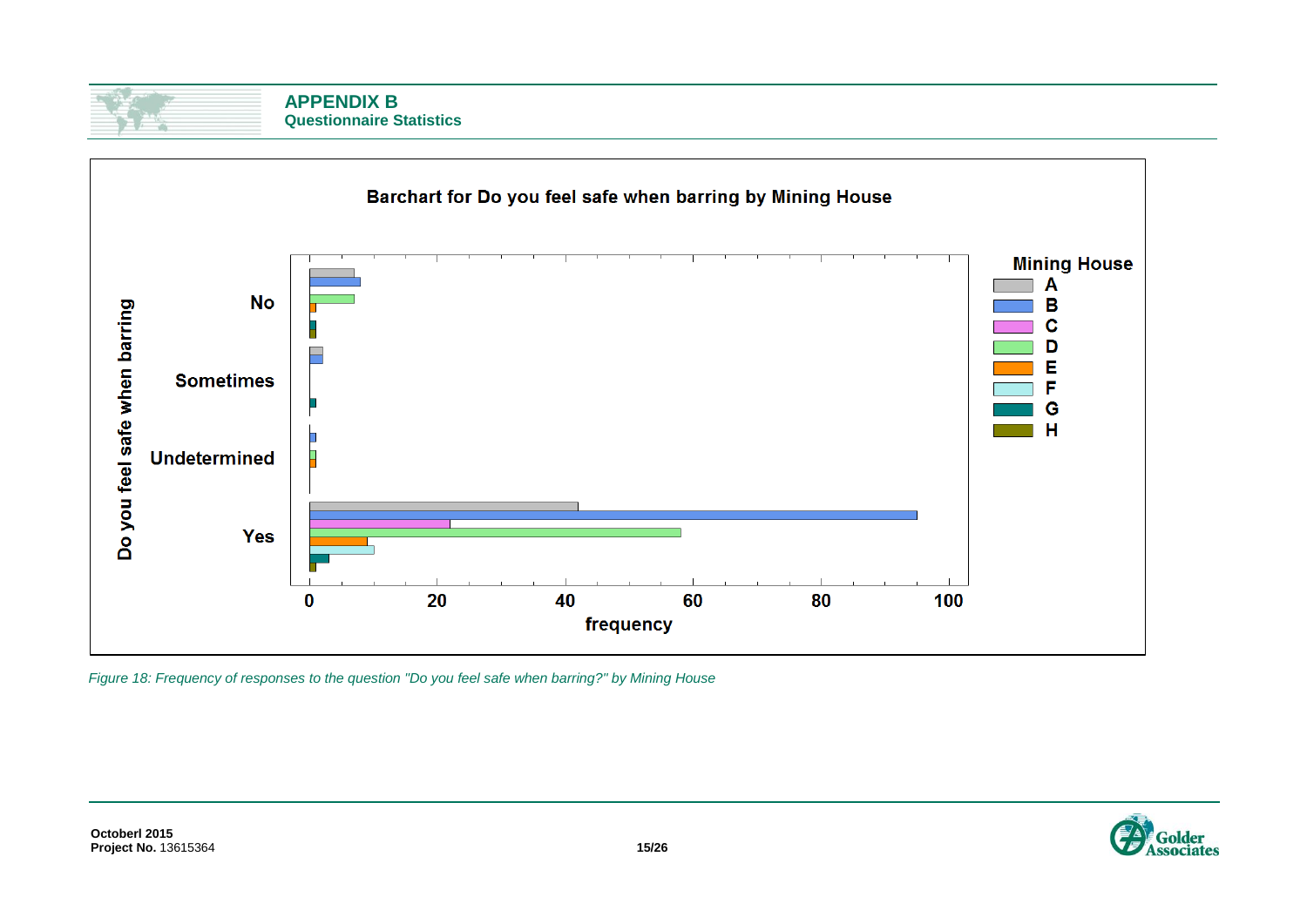| <b>APPENDIX B</b>               |
|---------------------------------|
| <b>Questionnaire Statistics</b> |



*Figure 19: Frequency of responses to the question "Is barring physically tiring?" by Age Category*

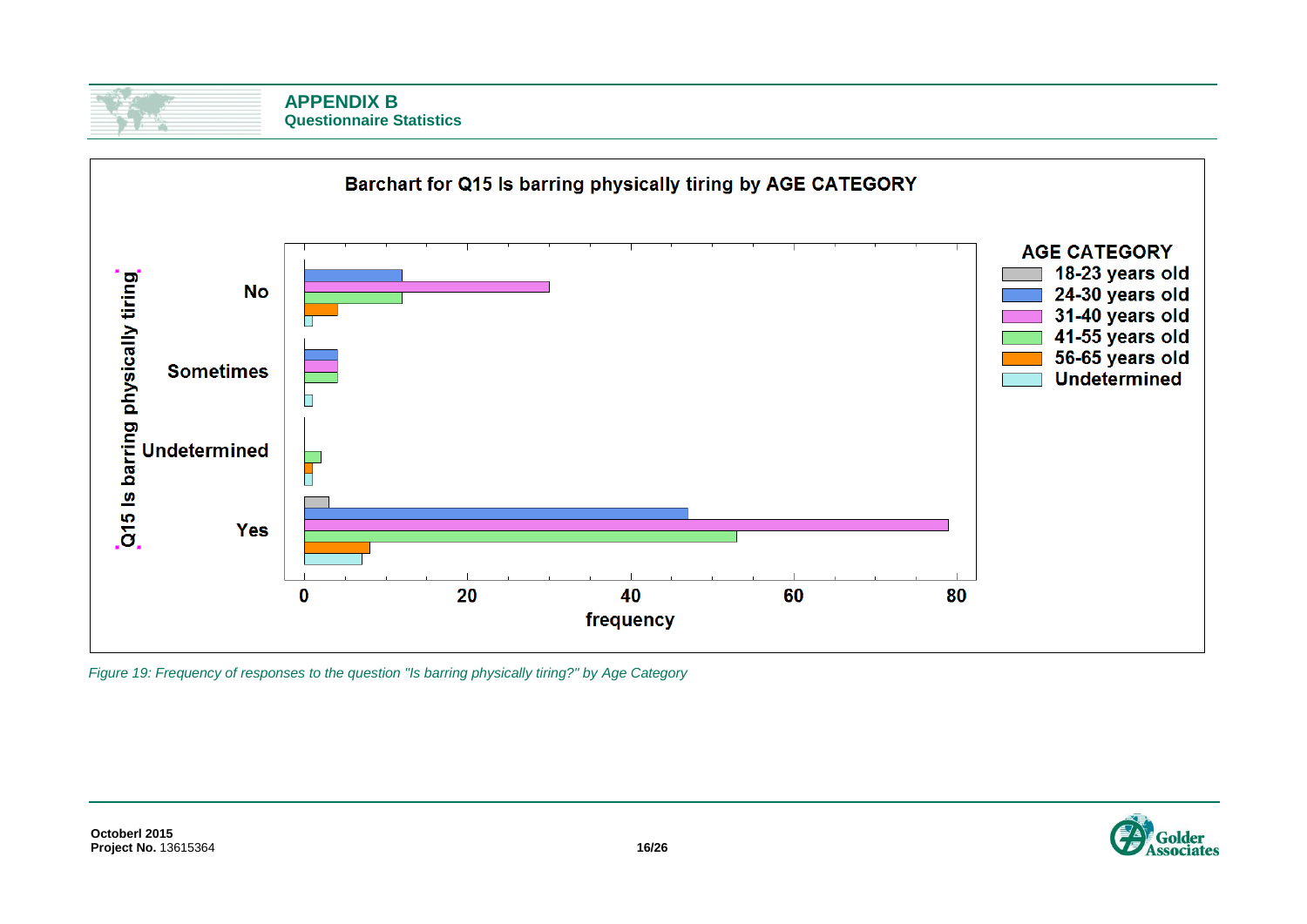| <b>APPENDIX B</b>               |
|---------------------------------|
| <b>Questionnaire Statistics</b> |



*Figure 20: Frequency of responses to the question "Is barring physically tiring?" by Gender*

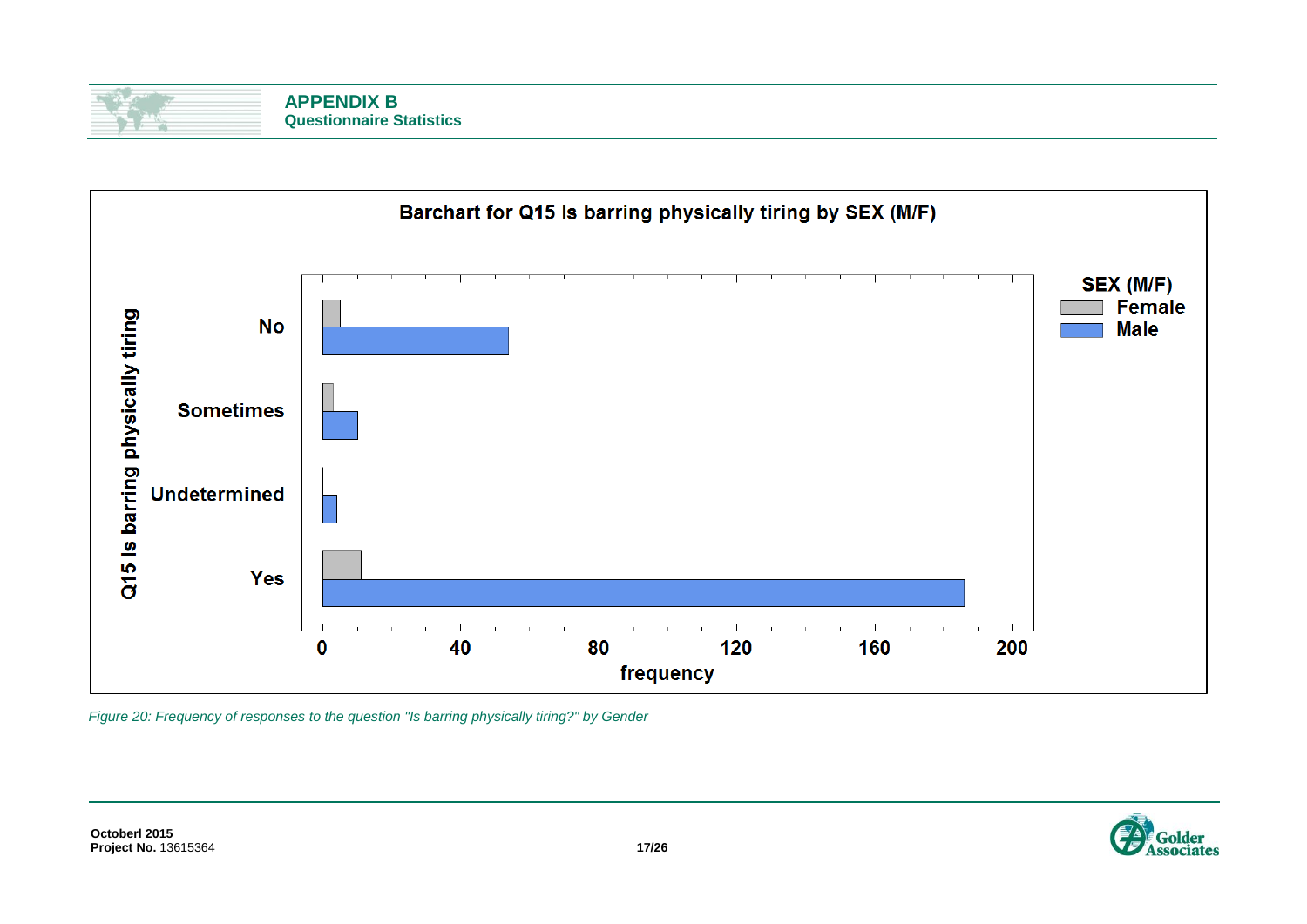



*Figure 21: Frequency of responses to the question "Is barring physically tiring?" by Occupation*

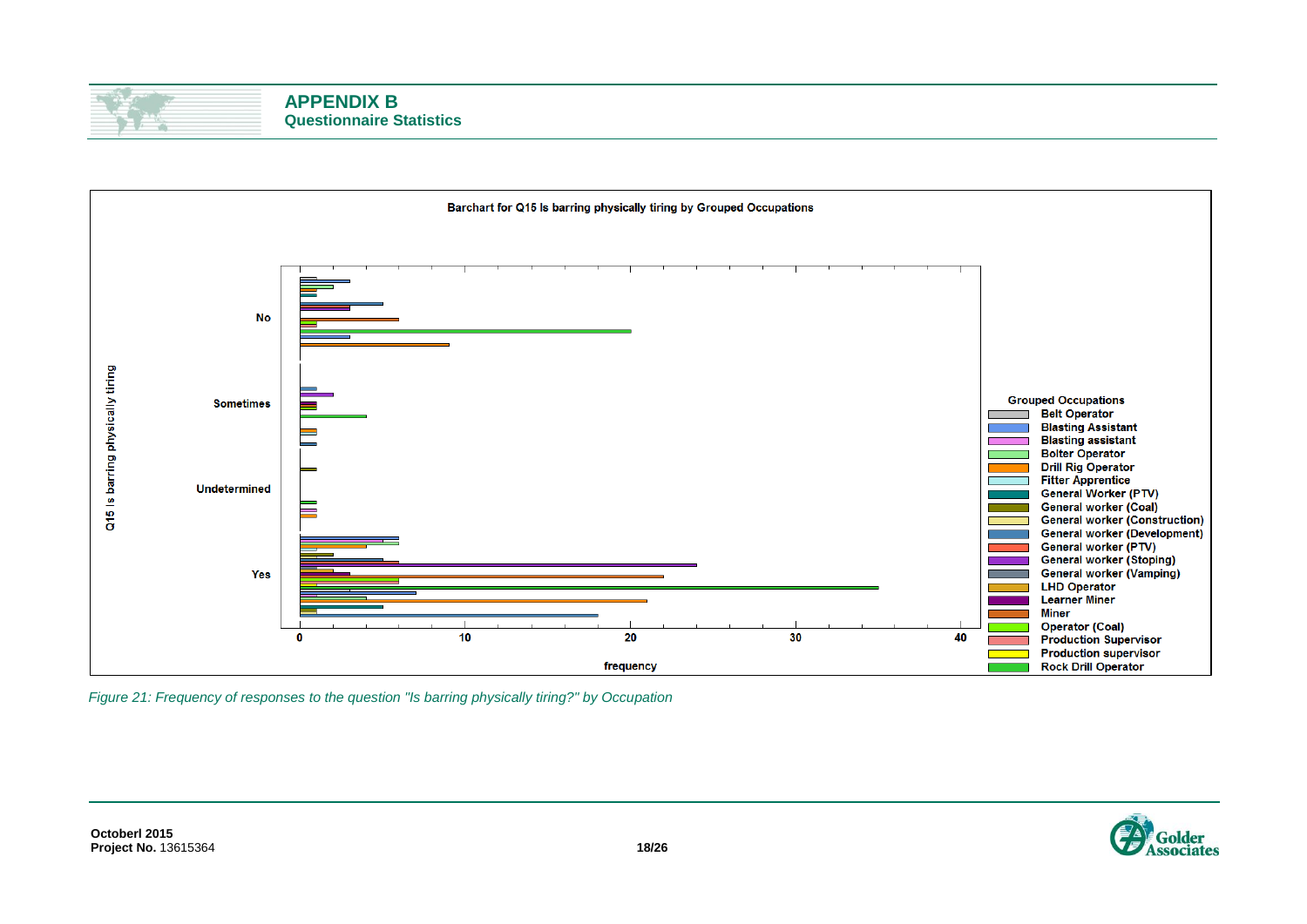



*Figure 22: Frequency of responses to the question "Do you water down before barring?". Note the NA response is for respondents from collieries*

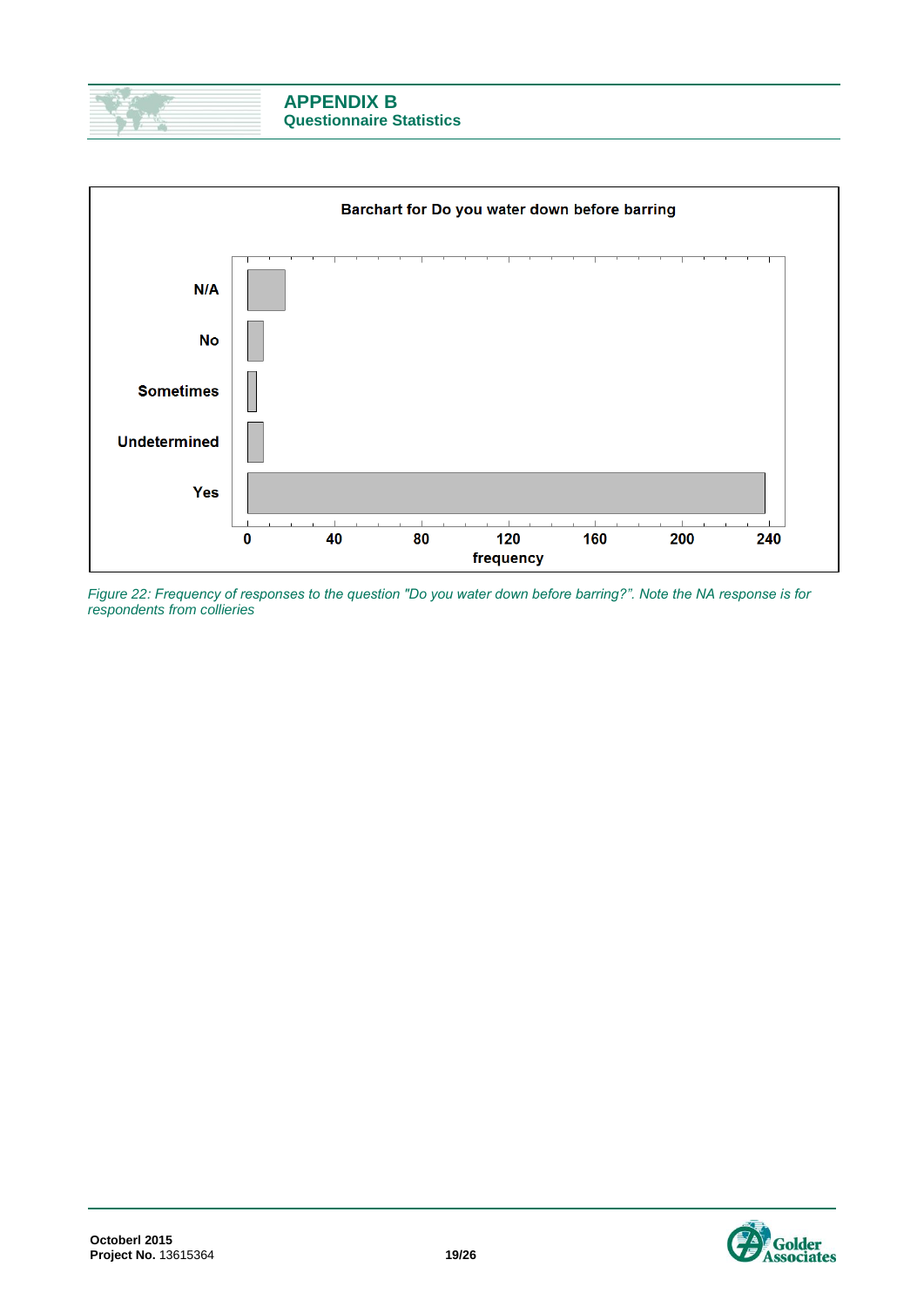



*Figure 23: Frequency of responses to the question "Do you stand on the updip side when barring?" by Commodity*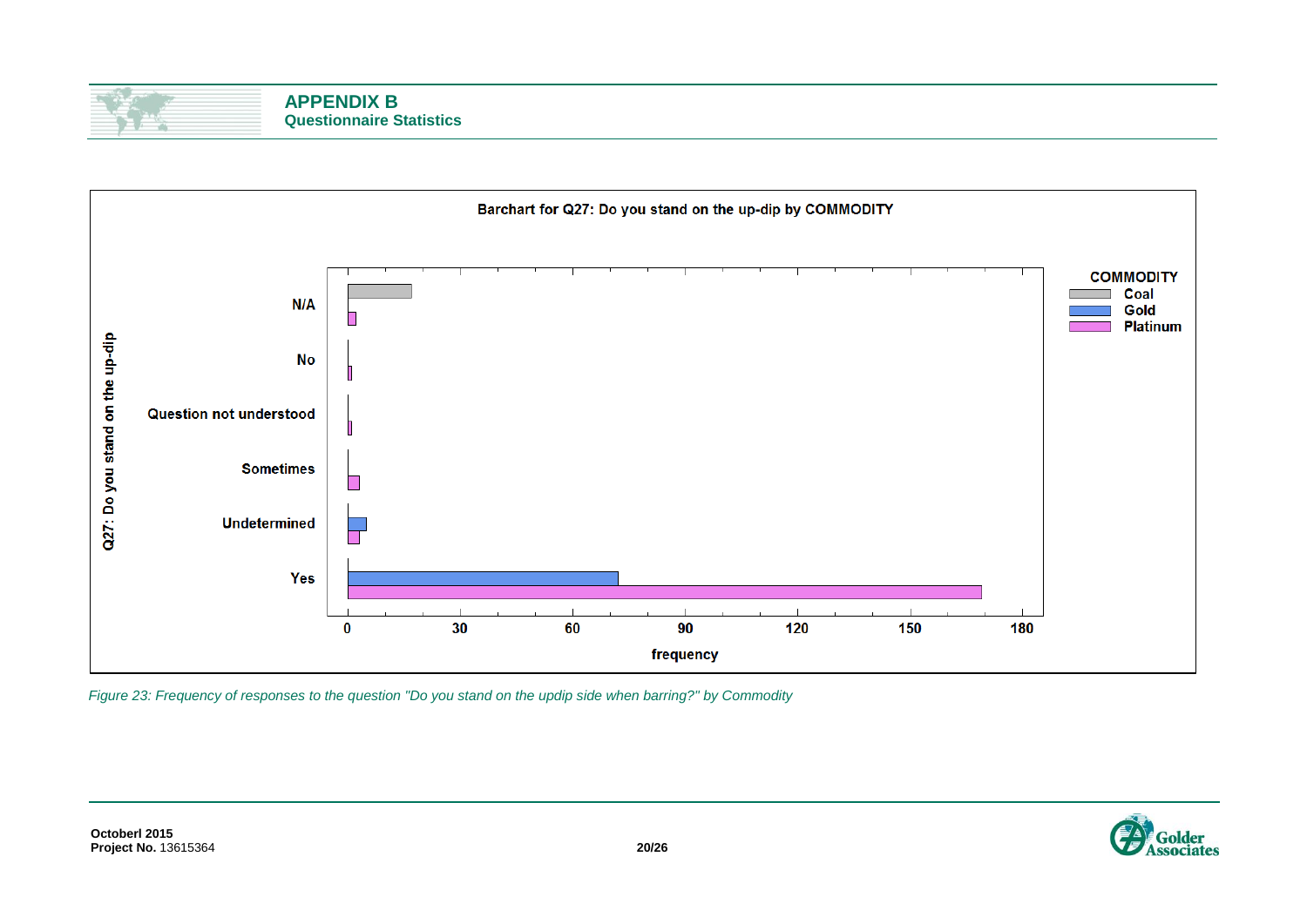



*Figure 24: Percentage of responses to the question "Do you use the correct pinch bar length for the excavation size that you are barring in?"*



*Figure 25: Percentages for responses to the question "Are the pinch bar ends sharp when you are barring?"*

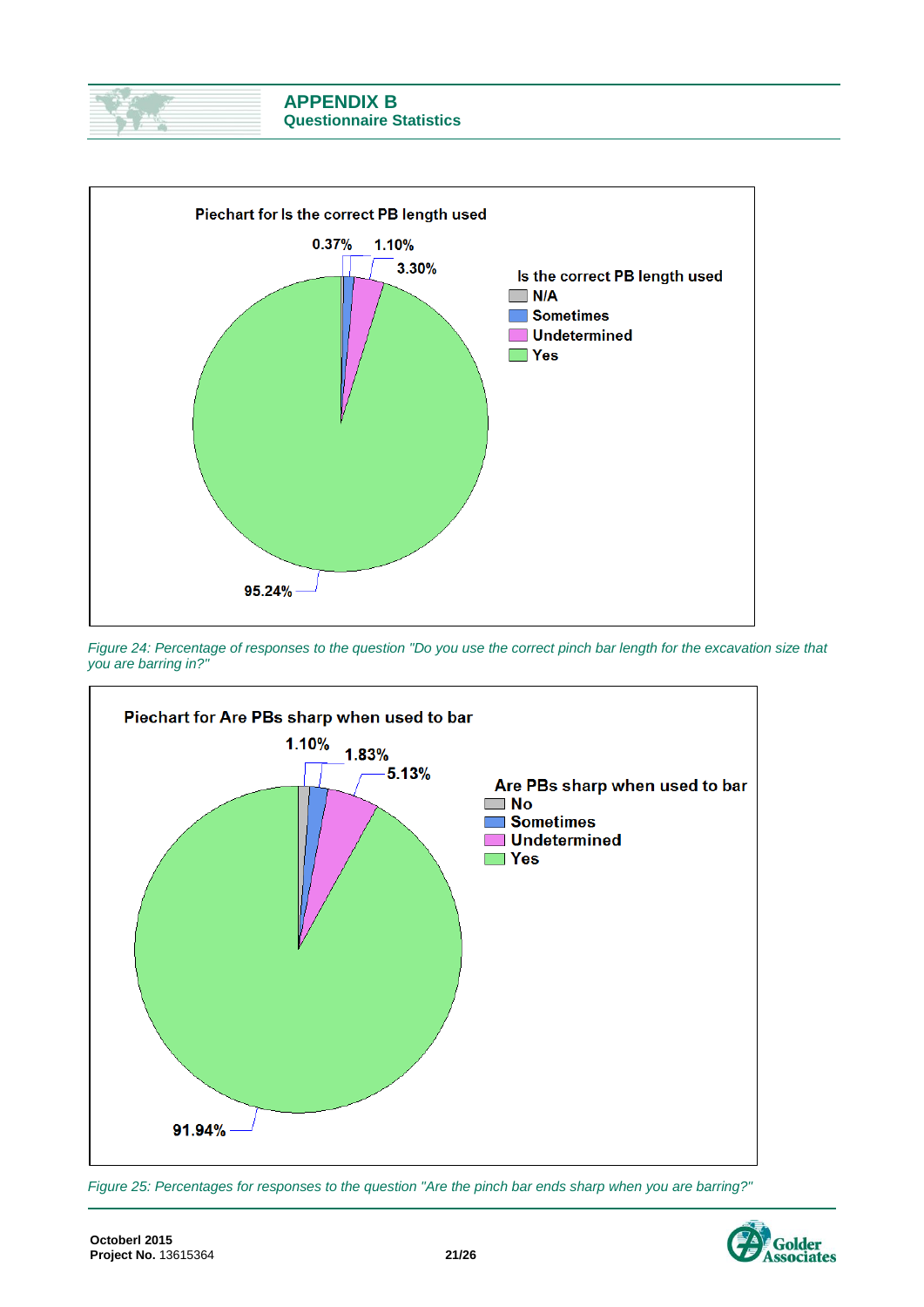



*Figure 26: Percentage of responses to the question "What methods would you use to identify hollow hanging wall or roof?"*



*Figure 27: Frequency of responses to the question "Are gaskets used on the pinch bars when you bar?"*

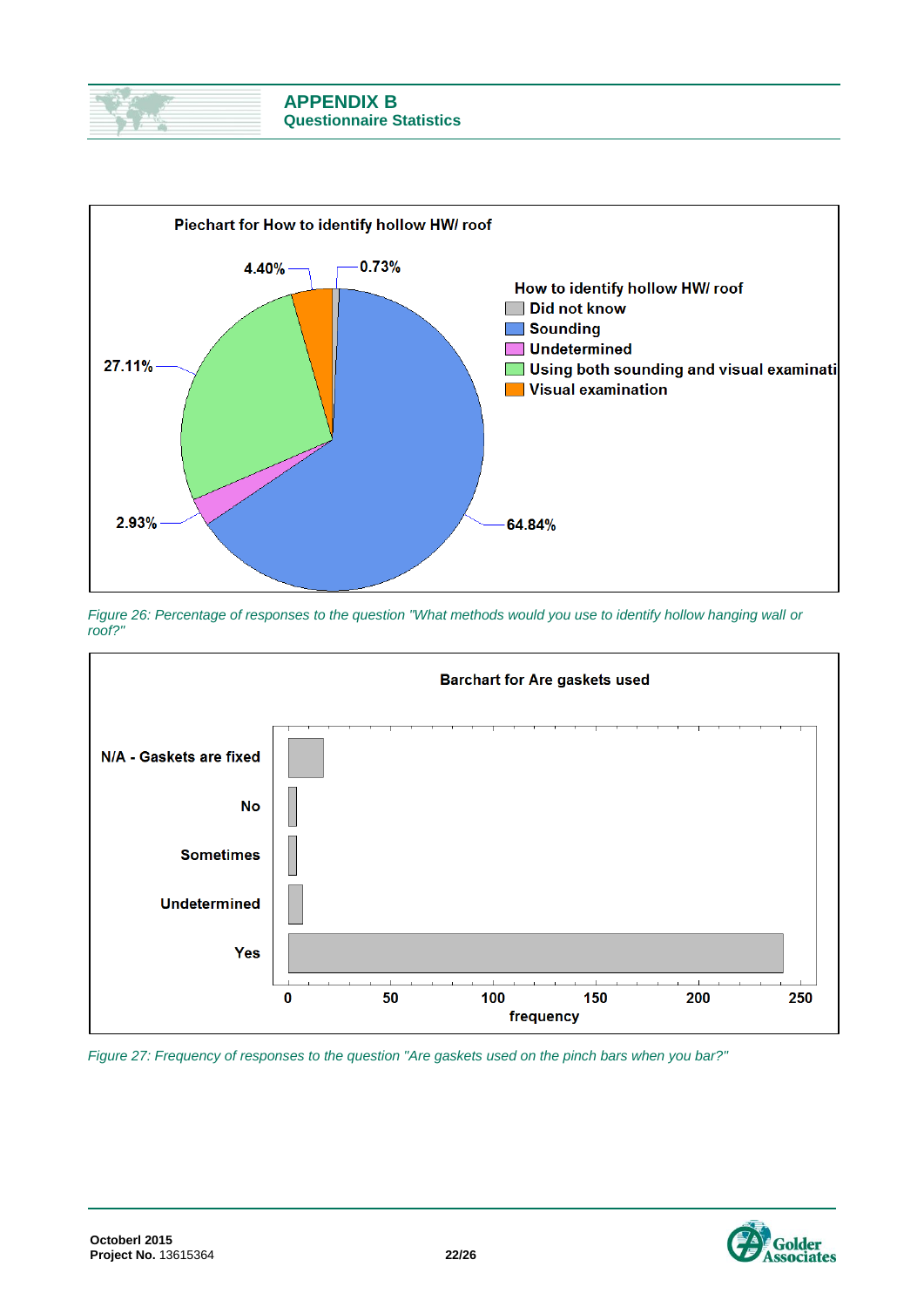



*Figure 28: Frequency or responses to the question "Are gaskets easily available?"*



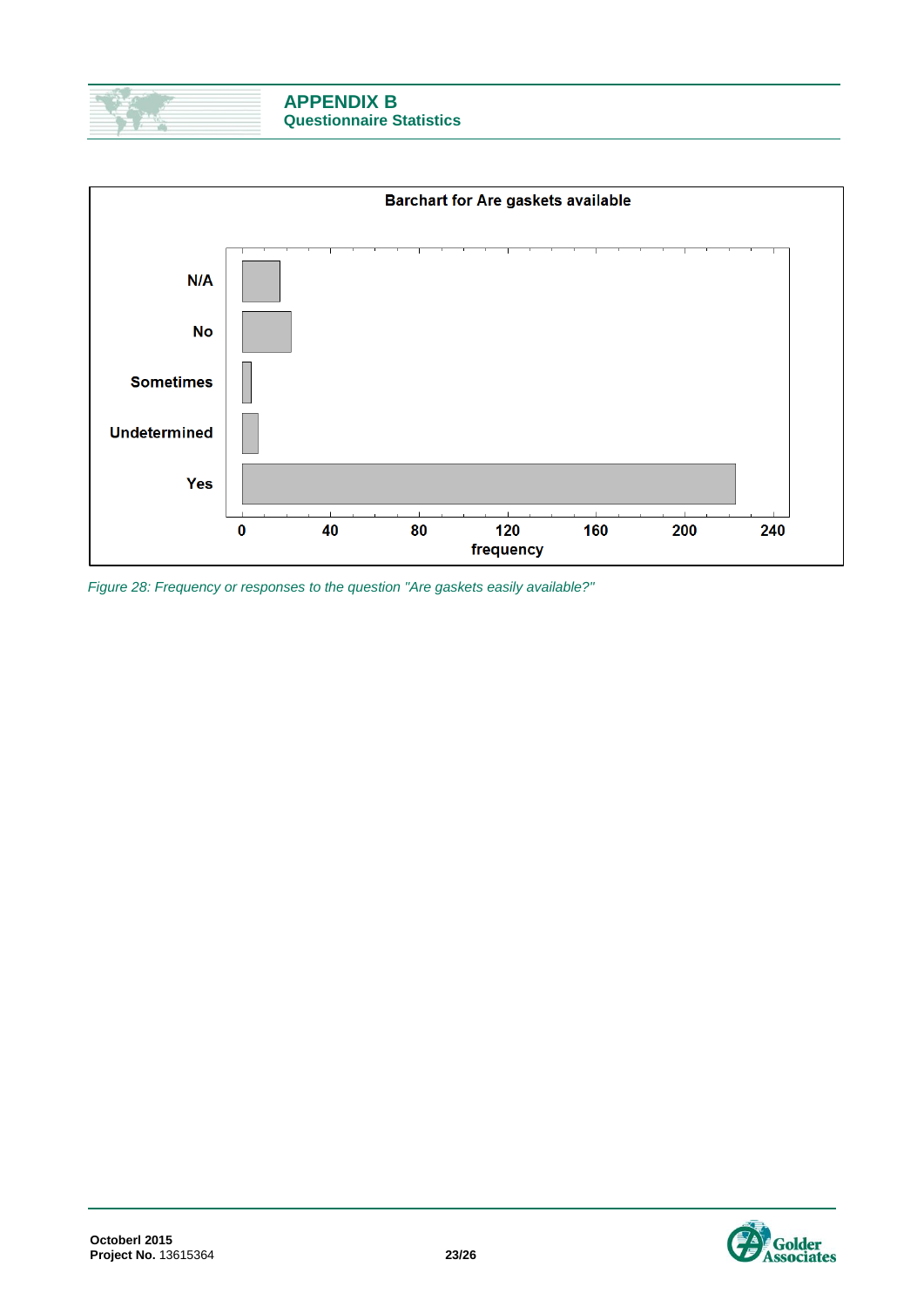



*Figure 29: Frequency of Overall Competency on Barring by Commodity. This is based on knowledge of mine specific rules, demonstrating understanding of why barring is important and actual observations on barrers*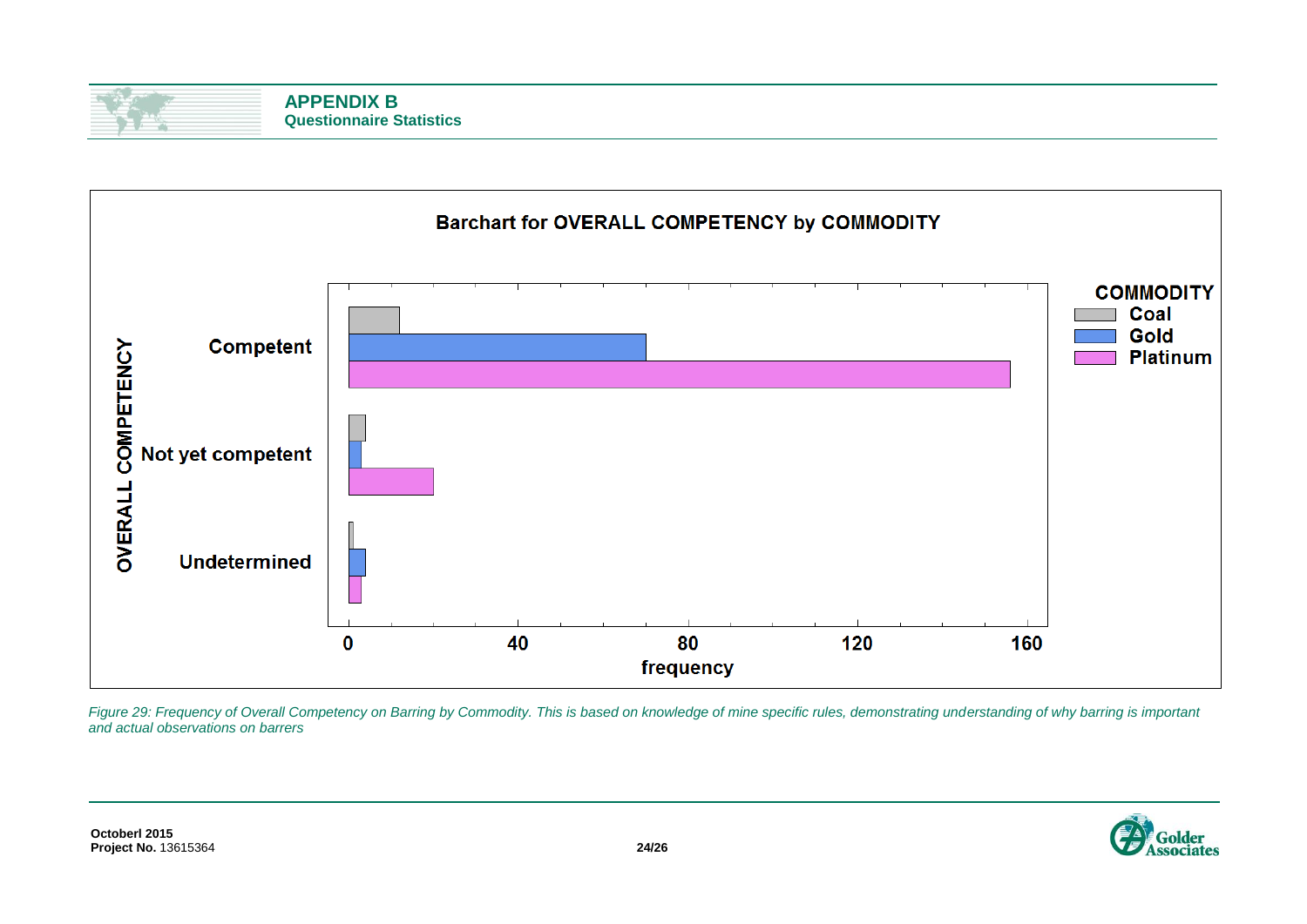



*Figure 30: Frequency of Barring Competency per Mining House*